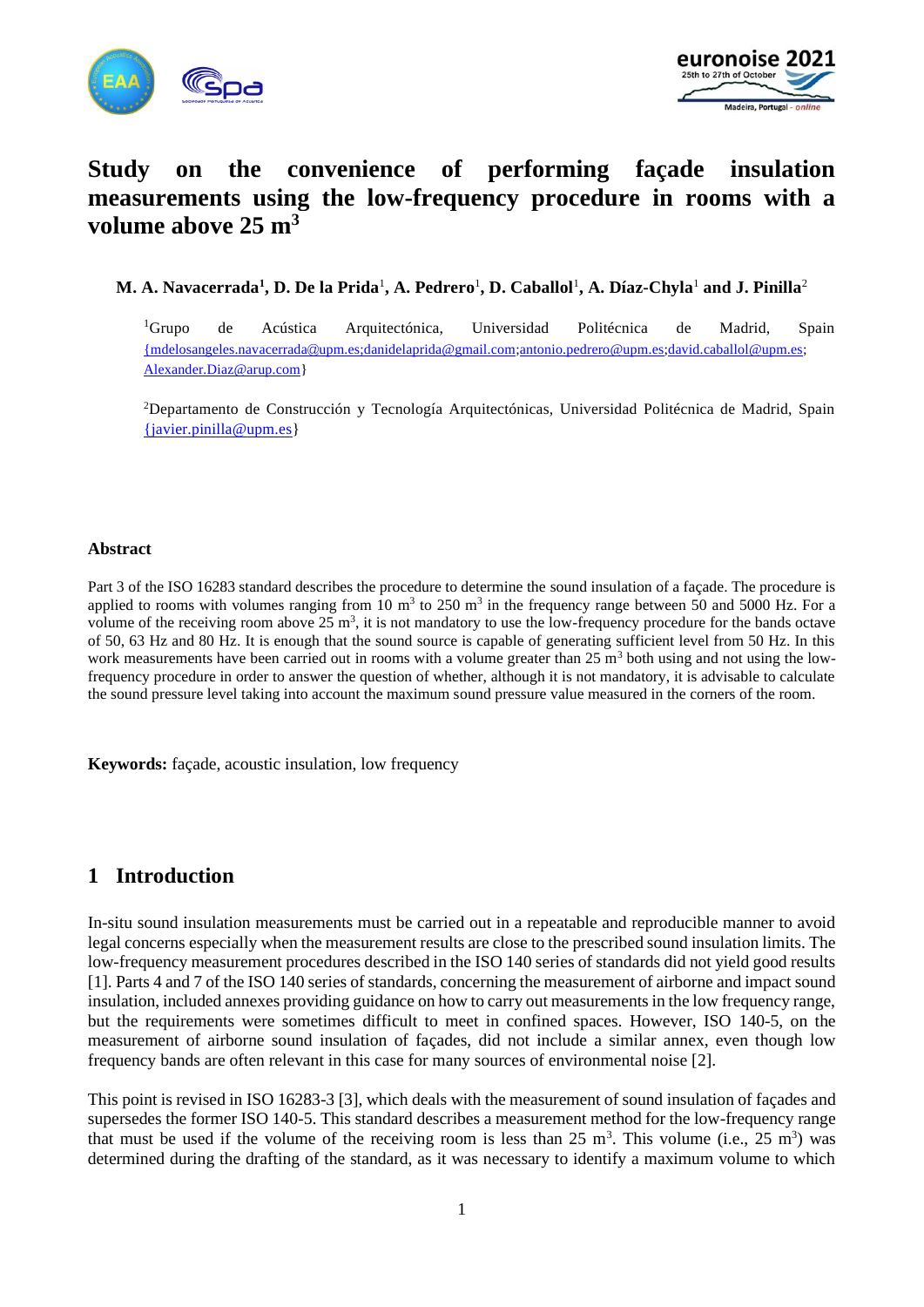

the low frequency procedure should be applied. In the end, this volume was set at  $25 \text{ m}^3$  although initially the low frequency procedure was set for volumes below  $50 \text{ m}^3$ .

The determination of this initial volume (i.e.,  $50 \text{ m}^3$ ) was based on the distribution of modes in rooms with small volumes and unfavorable dimensions, where at least one room dimension matches the wavelength and another one matches at least half of the wavelength of the central frequency of the lowest frequency band. On this basis, and taking into account that the lowest 1/3 octave band covered by the standards is 50 Hz, one of the room dimensions should at least be 6,88 m and the other 3,44 m. Considering these dimensions into account and given the fact that the height of an enclosure ranges between 2 and 2.3 m, the volume of the room needed to be at least 50  $\text{m}^3$  to avoid the use of the low-frequency method.

However, the use of this volume, calculated on physical principles, had some practical drawbacks, as most rooms in regular dwellings would be below 50  $m<sup>3</sup>$ , therefore requiring the constant use of the low-frequency procedure and significantly increasing the duration of the measurements. Consequently, the maximum volume of the enclosure was reduced from the originally planned 50  $\text{m}^3$  to half that, 25  $\text{m}^3$ .

The low-frequency procedure, involving measurement in corners, is based on the fact that the sound field is not diffuse in regular and small enclosures. Hence, the aim of this method is to improve repeatability and reduce low-frequency uncertainty, which can have a direct impact on the comfort of the occupant of a small room, especially considering that it is common for people to sleep with their heads close to walls or even to a corner, where sound pressure levels tend to be significantly higher than in the central area of the room.

Although standardized, the low-frequency procedure still offers a number of unknowns that need to be addressed, especially considering that both the duration of a sound insulation measurement and its subsequent analysis increases significantly, which implies that an operator does not normally carry out measurements using the low-frequency procedure if the volume of the room is above 25 m3. Furthermore, in most countries, measurements for regulatory purposes are only required between the 1/3 octave bands of 100 and 3150 Hz [2].

Nevertheless, it is possible to find some literature on the use of the low-frequency measurement procedure. For example, regarding airborne sound insulation between rooms, it has been investigated how these low frequency procedures are affected by the type of excitation in the emitting room or by the presence of furniture in the receiving room [4]. With regard to façades, there are studies on measurements in timber-framed buildings [5] comparing the results of the default measurement and the measurement with the specific lowfrequency procedure in rooms with a volume of less than  $25 \text{ m}^3$ . In these measurements, reference was made by taking the average value of the sound pressure level measured at five microphone positions in the central area of the room following the default procedure. Then, this reference value was compared with those obtained at the corners. It was found that the difference in sound pressure level when comparing the measurements in the different corners can be up to 10 dB for 1/3 octave bands below 500 Hz. This study also examined the influence of the microphone position in the corner, confirming the specifications of the standard.

In general, in Spain, the average floor area of single bedrooms ranges between 9 and  $11 \text{ m}^2$ . Considering that most local regulations set the minimum free height at 2.5 m, the volume of these rooms ranges between 22.5 and 27.5 m<sup>3</sup>, which places a typical bedroom in an uncertain range for the application of the specific lowfrequency method. In this paper, façade airborne sound insulation measurements have been carried out in the range between 50 and 5000 Hz in enclosures with a volume greater than 25  $\text{m}^3$  using both the default and the specific low-frequency procedures of ISO 16283-3:2016. The implications of employing the specific lowfrequency procedure for the measurement of airborne sound insulation measurements in façades were analyzed. In addition, it was also analyzed how the single number quantity of sound insulation is affected by considering the average sound pressure level measured in the corners instead of the maximum value for the calculation of the level in the receiving room  $(L_2)$  for the 50, 63 and 80 Hz bands, as it is currently indicated in the ISO 16283-3:2016 standard.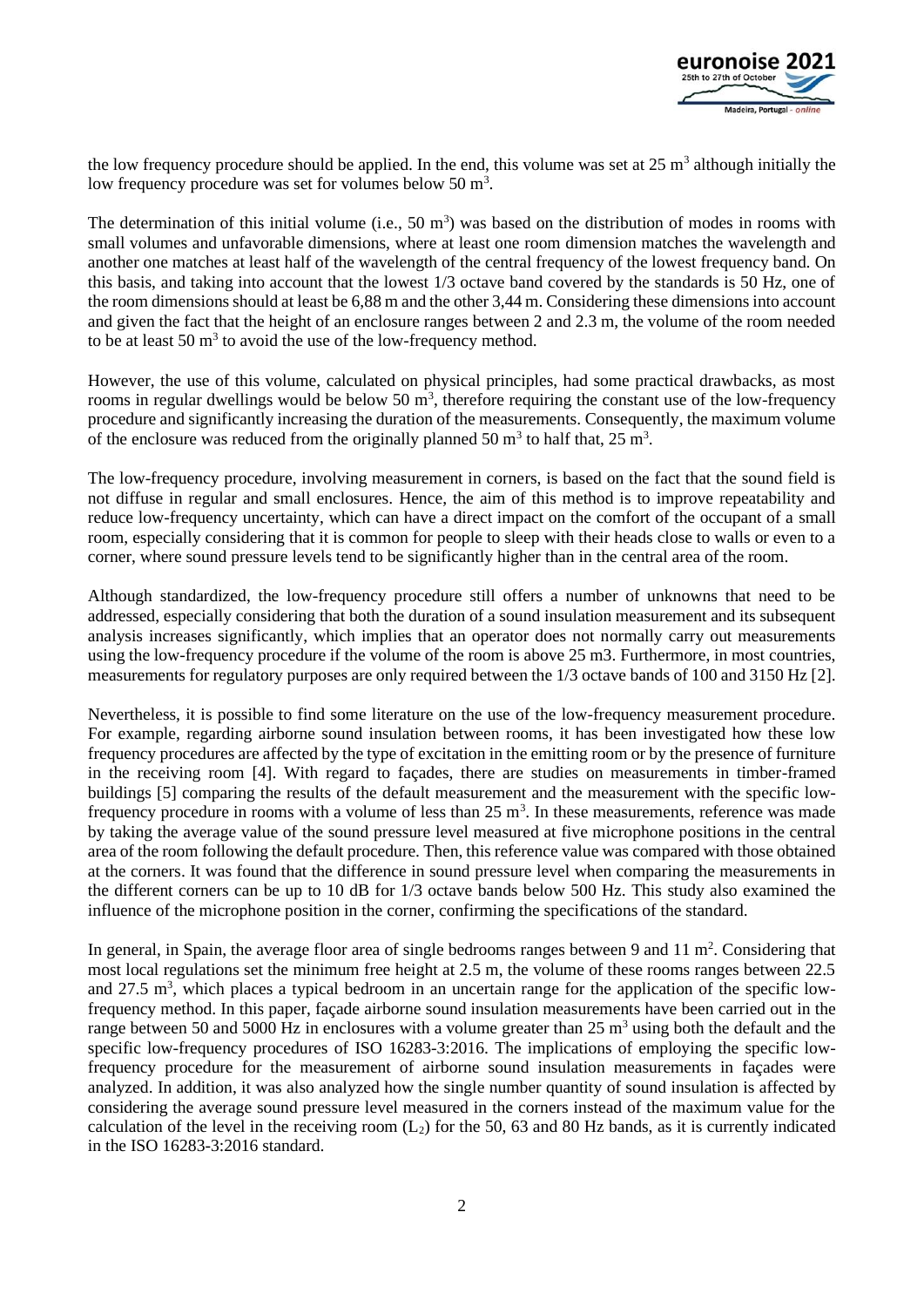

In summary, significant differences could be found between the measurements using the two methods, with the sound insulation in the low-frequency bands being lower when the specific low-frequency procedure is included both in the measurement and the calculation of façade sound insulation.

## **2 Experimental setup**

Measurements were carried out in three rooms, two located in traditionally built dwellings and the third in a dwelling built with shipping containers. The rooms in which the measurements were carried out were geometrically simple, being rectangular in all three cases.

All façades had Polyvinyl Chloride (PVC) framed windows. Table I shows the volume, the type of construction and the mean reverberation time of each of the three rooms, as well as the area of their window openings.

Table I. Description of the three (R1, R2 and R3) measured rooms, including their volume, construction type and mean reverberation time, as well as the area of their window opening.

| Room | Volume $(m^3)$  | Hollow area $(m^2)$ | m.<br>$\frac{1}{20}$ (S) | Construction type          |
|------|-----------------|---------------------|--------------------------|----------------------------|
|      | 29,0            |                     | J.56                     | <b>Shipping containers</b> |
| DΩ   | າວ<br>40.1      | 3.4                 | 1,38                     | Traditional                |
| D2   | $\sim$<br>ر ، ر | 4.                  | $\sim$<br>ر بيد          | Traditional                |

The rooms in the traditional construction were empty, while the room in the container construction was furnished with the usual bedroom furniture (i.e., a large bed, two chairs and a small table). Consequently, the reverberation time of the latter room was significantly lower than that of the other two rooms measured, as can be seen in Table I.

The measurements were carried out according to the specifications of ISO 16283-3:2016 between the 1/3 octave bands of 50 and 5000 Hz. A microphone mounted on a fixed tripod at each of the microphone positions (in-space and corner) was used for the measurements. This tripod was moved manually by an operator to the different fixed positions in each of the rooms.

The following equipment was used for the measurements:

- a Brüel & Kjaer type 4224 directional sound source placed at an angle of 45º to the façade to be tested, as specified in the standard, and generating wideband noise between 50 and 5000 Hz. The directivity measurements and the calculation of the direct sound level radiated on a façade element met the specifications required by the standard on a surface of  $4 \times 3$  m<sup>2</sup>, which allowed the measurement to be carried out with only one source position.

- a Brüel & Kjaer type 2270 sound level analyzer.

- a Brüel & Kjaer type 4196 omnidirectional sound source for the measurement of the reverberation time according to the interrupted noise method described in ISO 3382-2:2008.

For the default measurement procedure, five microphone positions were used, evenly distributed over the available space in each of the rooms. These positions were chosen in accordance with the limiting distances between microphone positions and walls specified in the standard. In the case of the measurement following the specific low-frequency procedure (i.e., corner measurement), the sound pressure level was measured at four corners with the microphone fixed by means of a tripod, with two corners close to the floor and two corners close to the ceiling. The distance to the three surfaces forming the corners was set with the tripod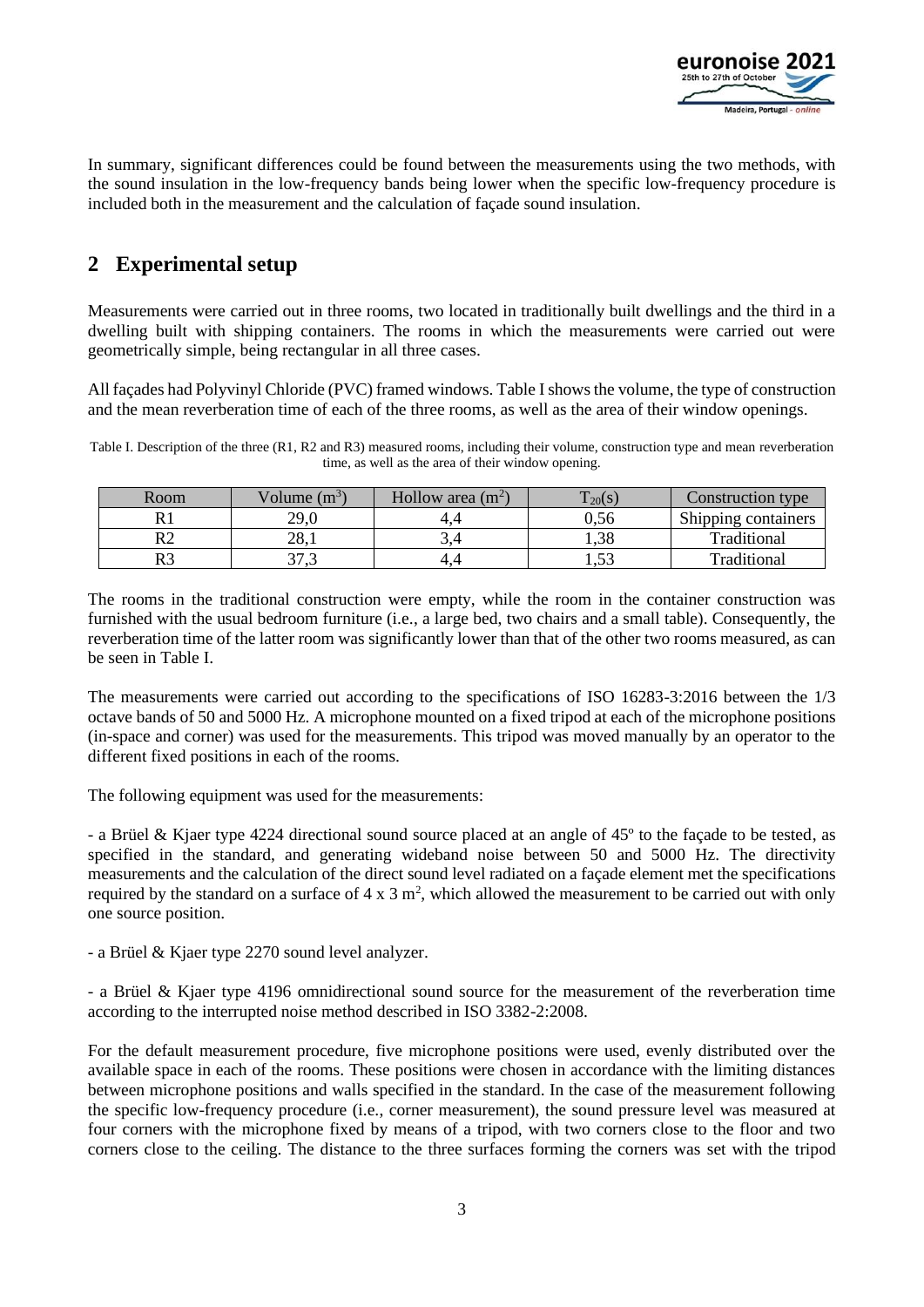

between 0.3 and 0.4 m, as indicated in the standard. For each of the measurements in the receiving room  $(L_2)$ , a measurement of the background noise  $(B_2)$  was carried out immediately afterwards. In this way, a high correlation between the measured background noise and the background noise existing during the measurement of each  $L_2$  observation could be expected.

The outdoor noise level  $(L_1)$  was measured at a distance of 2 meters from the center of the façade. The following calculation methods were used to calculate the  $L_{2,\text{LF}}$  level for the 50, 63 and 80 Hz bands:

- 1) The default method specified by the standard when the volume of the enclosure is above  $25 \text{ m}^3$ : energetic average of the sound pressure level values measured at the five microphone positions evenly distributed over the enclosure surface.
- 2) The low-frequency calculation procedure specified in the standard according to expression (1), where L<sub>2,corner</sub> is the maximum of the sound pressure levels measured at all the corners for the 50, 63 and 80 Hz bands:

$$
L_{2,LF} = 10lg \left[ \frac{10^{0.1L_{2,corner} + (2 \cdot 10^{0.1L_2})}}{3} \right]
$$
 (1)

3) According to expression (1) but with  $L_{2,corner}$  being the energetic average of the sound pressure levels measured at the four corners for the 50, 63 and 80 Hz bands.

#### **3 Results and discussion**

It was found that at low frequencies (50, 63 and 80 Hz bands), for the conducted measurements, it was not always possible to comply with the  $L_2$  being 10 dB above  $B_2$ , both for the default measurement method and for the low-frequency measurement procedure.

As an example, Table II shows the values of  $L_2$  and  $B_2$  for one of the three rooms and the 50, 63 and 80 Hz bands following both the default and the specific low-frequency procedure. For the low-frequency procedure, as discussed above, two calculations were performed. On the one hand, the calculation described in the standard, selecting the maximum level of those measured in the corners as  $L_{2,corner}$ . In that situation,  $B_{2,corner}$ was taken as the value measured at the corner where the maximum  $L_2$  was measured. On the other hand, an  $L_{2,corner}$  was also derived by taking the average of the  $L_2$  measured in all corners. In that case  $B_{2,corner}$  was also computed as the energetic average of the levels measured at the four corners.

As can be seen in Table II, for the example room, following the default method, the difference between L2 and B2 was less than 10 dB for some of the low frequency bands which, therefore, required background noise correction. However, this difference significantly increases as the specific low-frequency procedure is applied, both for the calculation described in the standard as well as for the average calculation. In particular, all lowfrequency bands show differences above 10 dB for the calculation based on the maximum, the same happening for the average calculation except for the 50 Hz band.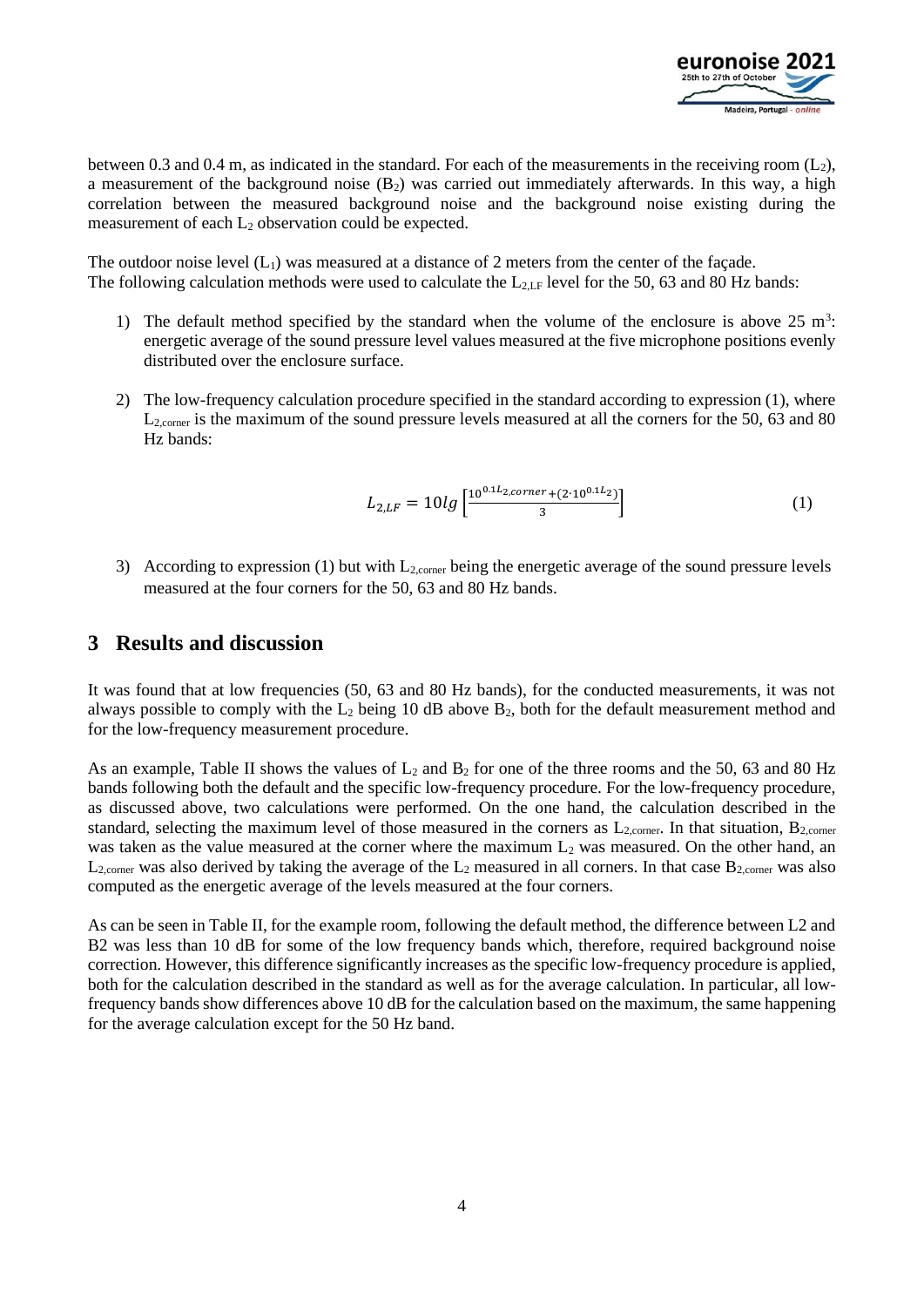

| Table II. L <sub>2</sub> and B <sub>2</sub> values for the low-frequency bands and each calculation method: the default calculation for volumes higher than |
|-------------------------------------------------------------------------------------------------------------------------------------------------------------|
| $25 \text{ m}^3$ , the low-frequency calculation as described in the standard (i.e., taking the maximum) and the average low-frequency                      |
| calculation ( <i>i.e.</i> , taking the average instead of the maximum).                                                                                     |

| <b>Frequency (Hz)</b> | $L_2$ default | $B_2$ default | L <sub>2. corner</sub> max | $B2$ , corner max | $L2$ , corner $avg$ . | $B2$ , corner avg. |
|-----------------------|---------------|---------------|----------------------------|-------------------|-----------------------|--------------------|
|                       | (dB)          | (dB)          | (dB)                       | (dB)              | (dB)                  | (dB)               |
| 50                    | 41.6          | 37.4          | 48.3                       | 37.6              | 44.2                  | 38.3               |
| 63                    | 45.5          | 36.6          | 55.0                       | 41.0              | 52.8                  | 40.1               |
| 80                    | 40.1          | 24.9          | 49.2                       | 31.5              | 47.7                  | 32.5               |

Figures 1, 2 and 3 show, for each of the rooms, the value of  $D_{ls,2m,nT}$  in third octave bands, additionally presenting the sound insulation resulting from each of the three methods described for the calculation of  $L_{2,\text{LF}}$ in low frequencies. In all three rooms, as can be seen in Figures 1-3, the lowest insulation is found when  $L_{2,\text{LF}}$ is calculated using the low-frequency procedure specified in the ISO 16283-3:2016. The sound insulation value decreases between 3 and 12 dB in the 50, 63 and 80 Hz bands when considering the specific low frequency procedure in all rooms, which had volumes larger than 25 m3, compared to the results obtained using the default procedure. This result, moreover, does not seem to be dependent on the type of construction (i.e., traditional or with shipping containers), nor on whether the receiving room is furnished or empty during the measurement. In particular, as it can be seen in Figure 1, the container-built room showed lower low-frequency insulation than traditionally built rooms, probably due to its lighter weight. In any case, for both types of construction the sound insulation decreased significantly when considering the specific low-frequency procedure.

Differences in the  $D_{\text{ls},2\text{m,nT}}$  value were also found, between 1 and 4 dB in this case, depending on whether for the low-frequency procedure the calculation of the L2,corner was based on the maximum or the average value of those measured in the four corners. Besides the sound insulation curve of each room, the values measured in each of the four corners for the 50, 63 and 80 Hz bands have been included in Figures 1-3 to show the variability of  $L_2$  at the corners.



Figure 1: Room R1. Left - Sound insulation (i.e.,  $D_{ls,2m,nT}$ ) derived following the three calculations: default method, standardized low-freq. procedure, and average low-freq. procedure. Right – L<sup>2</sup> measured at each of the four corners as well as the average value for 50, 63 and 80 Hz bands.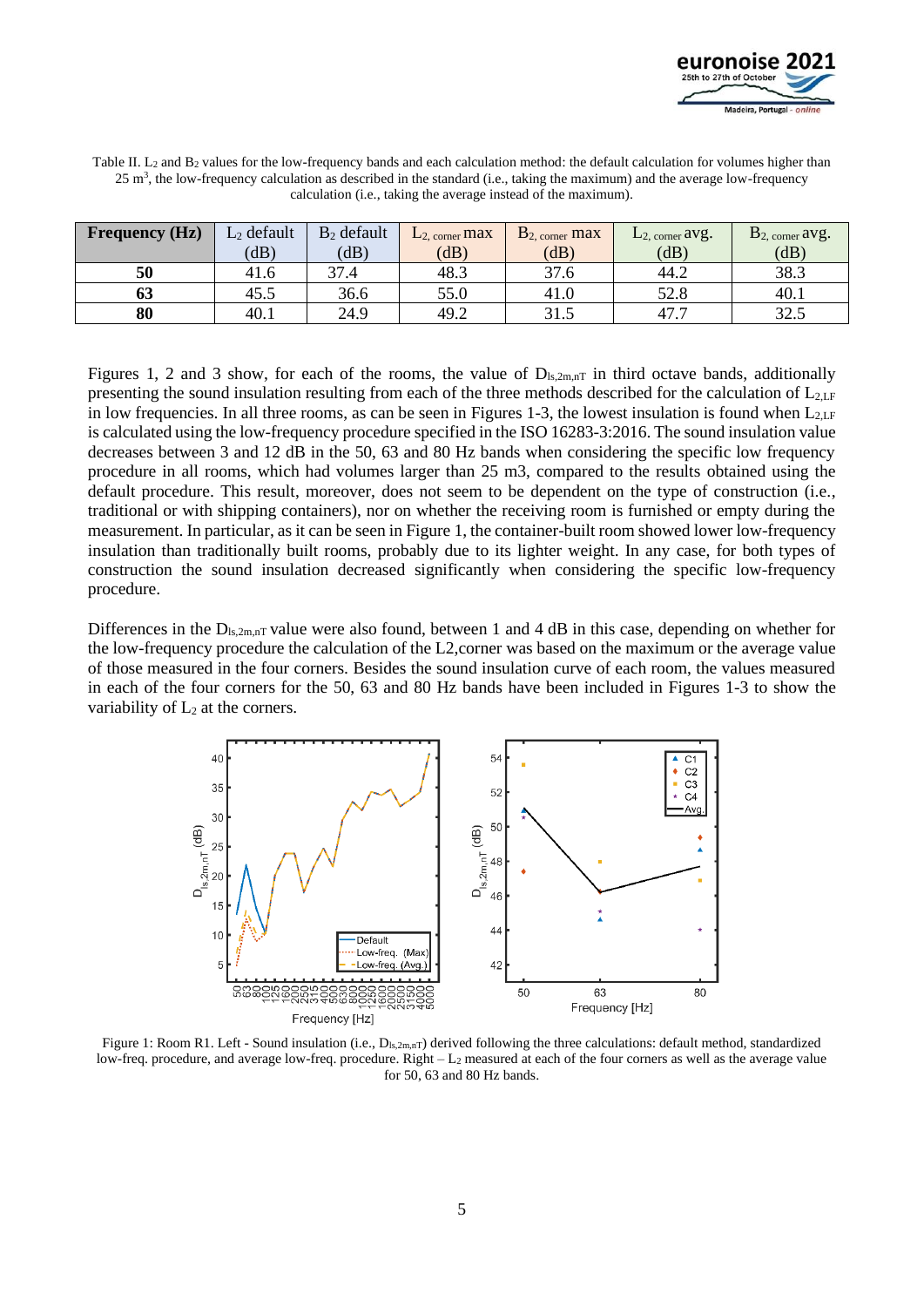



Figure 2: Room R2. Left - Sound insulation (i.e.,  $D_{ls,2m,nT}$ ) derived following the three calculations: default method, standardized low-freq. procedure, and average low-freq. procedure. Right – L<sup>2</sup> measured at each of the four corners as well as the average value for 50, 63 and 80 Hz bands.



Figure 3: Room R3. Left - Sound insulation (i.e.,  $D_{ls,2m,nT}$ ) derived following the three calculations: default method, standardized low-freq. procedure, and average low-freq. procedure. Right – L<sup>2</sup> measured at each of the four corners as well as the average value for 50, 63 and 80 Hz bands.

It seems reasonable to think that the measurement of sound insulation in the 50, 63 and 80 Hz bands would be more accurate if the specific low frequency procedure is taken into account, even in enclosures with volumes above 25 m3, by explicitly taking into account the lack of diffusivity of the sound field at low frequencies. Furthermore, one would expect the results obtained with the default procedure and the specific low-frequency procedure to be equivalent, although more accurate in the case of the low-frequency procedure. However, for the measurements carried out during this research, the sound insulation values obtained using the default and low-frequency procedures differ significantly, with a considerable reduction in low-frequency sound insulation if the specific low-frequency procedure is employed, as shown in the left-hand boxes of Figures 1-3. Additionally, it seems necessary to consider which approach to the low frequency procedure is better, the one that takes the maximum value of those measured at the corners (i.e., the standardized method) or the one that takes the average value. Although the difference between the two is usually small, it may in some cases rather high, being as high as 4 dB in some of the obtained results. It therefore seems relevant to assess which of the two approaches most closely represents the actual sound insulation of the façade.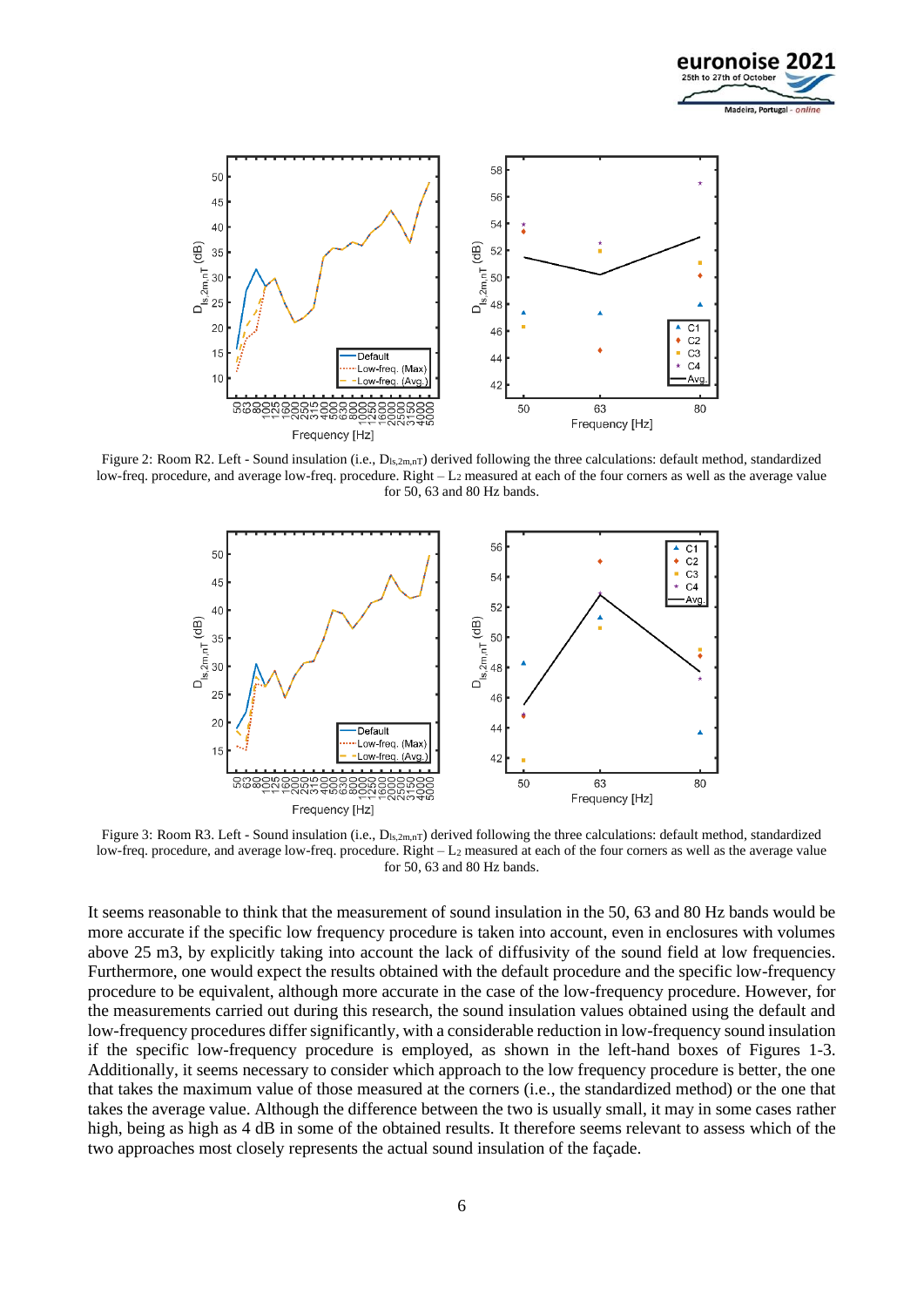

Additionally, an analysis was conducted to determine the effect that the different employed calculation procedures have on the single-number quantity  $D_{2m,nT,Art}$  of façade sound insulation. This single-number quantity was chosen because in Spain, the basic document "DB HR Noise Protection" [6] of the Spanish Technical Code (CTE) specifies that the A-weighted standardized level difference in façades and roofs for exterior car-dominant noise,  $D_{2m,nT,Art}$  (dBA) is the single-number to be used for the description of the sound insulation of the materials protecting an indoor environment from outdoor noise. In addition, this parameter is commonly adopted in the regulations of other European countries together with  $D_{2m,nT,w}$  to express the airborne sound insulation of façades [7], with  $D_{nT,Art}$  also being the single value described in the recent ISO/TS 19488:2021 for the acoustic classification of façades [8]. The frequency range currently considered for the calculation of this single-number quantity is 100 to 5000 Hz, while in this analysis the range is extended in the lower frequency range to address the effect of low frequencies. Also, while this quantity should normally be presented rounded, it is presented here to one decimal place to make it easier to see the differences.

In view of the results obtained for the spectral parameter  $D_{ls,2m,nT}$ , it seemed interesting to analyze the differences that this entails in the single-number quantity  $D_{2m,nT,At}$  if its calculation is extended down to 50 Hz, when taking into account the different calculation procedures of  $L_{2,\text{LF}}$  for the 50, 63 and 80 Hz bands. Table III shows the value of this single number for the three calculation procedures of the magnitude  $D_{\text{ls},2\text{m,nT}}$  at low frequencies. It can be seen that the value of  $D_{2m,nT,Art}$  varies between 1 and 2 dB depending on the calculation procedure adopted, its value being always the lowest for the standardized low-frequency procedure, followed by the average low-frequency procedure and finally by the default procedure.

| <b>Room</b> | $\mathbf{D}_{\rm ls}$ , 2m, nT, Atr |                    |                            |  |  |
|-------------|-------------------------------------|--------------------|----------------------------|--|--|
|             | $L_2$ default                       | $L_{2,corner}$ max | L <sub>2,corner</sub> avg. |  |  |
| R1          | 24.4                                | 22.6               | 23.2                       |  |  |
| R2          | 30.4                                | 29.1               | 29.8                       |  |  |
| R3          | 34.3                                | 32.6               | 33.4                       |  |  |

Tabla III. Value of  $D_{2m,nT,Atr}$  between 50 and 5000 Hz for the three procedures for the calculation of low-frequency  $D_{ls,2m,nT}$ .

## **4 Conclusions**

The implications have been shown of using the specific low-frequency procedure described in ISO 16283- 3:2016 [3] for the measurement of airborne sound insulation of façades in rooms with volumes greater than 25  $m^3$ .

The difference in the results depending on whether the default or the low-frequency procedure has been shown. In particular, it has been found that the low-frequency procedure leads to lower  $D_{ls,2m,nT}$  values that using the default procedure for the 50, 63 and 80 Hz bands, this differences ranging from 3 to 12 dB. Regarding the single-number quantity  $D_{2m,nT,Atr}$  (extended to the 50 to 5000 Hz range) differences between 1 and 2 dB could be found depending on whether the default or the specific low-frequency procedure was employed for the calculation of the low-frequency  $D_{ls,2m,nT}$ . However, further tests are necessary to establish whether these differences may be different depending on different conditions (e.g., the type of construction, the type of insulating material, etc.).

In any case, these results show that it is advisable to review whether it is appropriate to measure the sound insulation of façades following the specific low-frequency procedure for rooms with volumes greater than 25  $m<sup>3</sup>$ , given that its use could have an impact on the accuracy of the low-frequency assessments. Furthermore, the correct description of the sound insulation of façades at low frequencies is also fundamental for the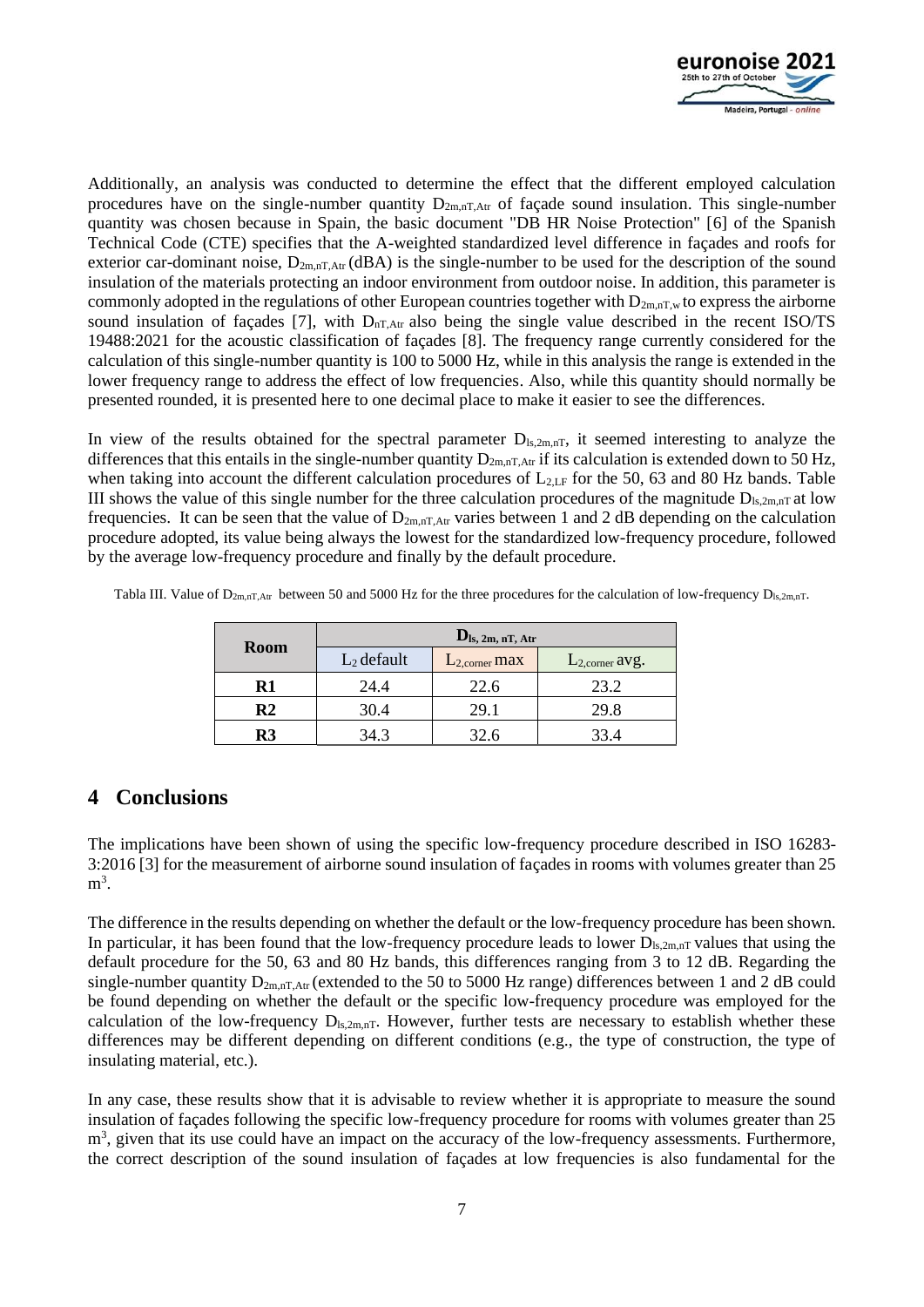

subjective evaluation of the annoyance and loudness perceived by inhabitants at low frequencies, an aspect that has recently been the focus of listening tests and surveys related to sound insulation.

Although the results of this publication show that there are some differences between procedures, further measurements are needed to confirm these results, as well as to verify whether the conclusions drawn with respect to façade sound insulation can be extended to other kinds of sound insulation measurements, such as airborne sound insulation between dwellings or impact sound insulation. Finally, to confirm whether the conclusions hold or vary significantly if the volume of the receiving room is increased noticeably.

Depending on the type of sound insulation and incident noise, the incorporation of the low-frequency bands for the determination of the single-number quantities expressing the sound insulation can improve the relationship with people's subjective impression. However, to be clear about this dependency, and to be able to carry out conclusive subjective tests to determine which low frequency bands should be considered to express the sound insulation of facades perceptually, it is necessary to be clear about the best measurement procedure for the sound insulation below 100 Hz both for rooms of volume below and above  $25 \text{ m}^3$ . Previous research based on listening tests has already indicated the need for an extended frequency range, even down to the 20 Hz, for assessing impact sound insulation [9].

Finally, knowing the sound insulation of the façade and whether the measurement procedure is appropriate is crucial in the design of façades of buildings. For example, there is nowadays a trend in building construction towards lightweight construction systems, which offer the possibility of prefabrication, such as container-based housing, which are classified as more cost-effective and sustainable than concrete and traditional construction. These emerging building systems, however, generally perform worse at low frequencies than traditional construction due to their lower mass and the resonances they exhibit in the case of multi-sheet elements. It is therefore very important to establish whether there is a need to include the low frequency range to achieve a high perception of acoustic comfort when aiming at increasing the protection of building occupants against external noise. Consequently, the study of the need for these low frequency bands and their correct assessment should be a focus of working groups dealing with the measurement and the requirements of sound insulation in building regulations and standards.

### **Acknowledgements**

This work was funded by the Spanish Ministry of Science, Innovation and Universities through the project [RTI2018-094656-B-I00].

## **References**

- [1] Hopkins C.; Turner P. Field measurement of airborne sound insulation between rooms with non -diffuse sound fields at low frequencies, *Applied Acoustics* 66, 2005, pp. 1339-1382.
- [2] Hopkins C. Revision of international standards on field measurements of airborne, impact and façade sound insulation to form ISO 16283 series, *Building and Environment* 92, 2015, pp. 703-712.
- [3] ISO 16283-3:2016. *Acoustics - Field Measurement of sound insulation in buildings and building element.* International Organization for Standardization, Geneva, 2016.
- [4] Schoenwald S.; Zemp A.; Pedersoli S. Applicability of measurement method according to ISO 16283 in small rooms at low frequencies, *Proceedings of 45th international congress and exposition on noise control engineering,* INTERNOISE 2016.